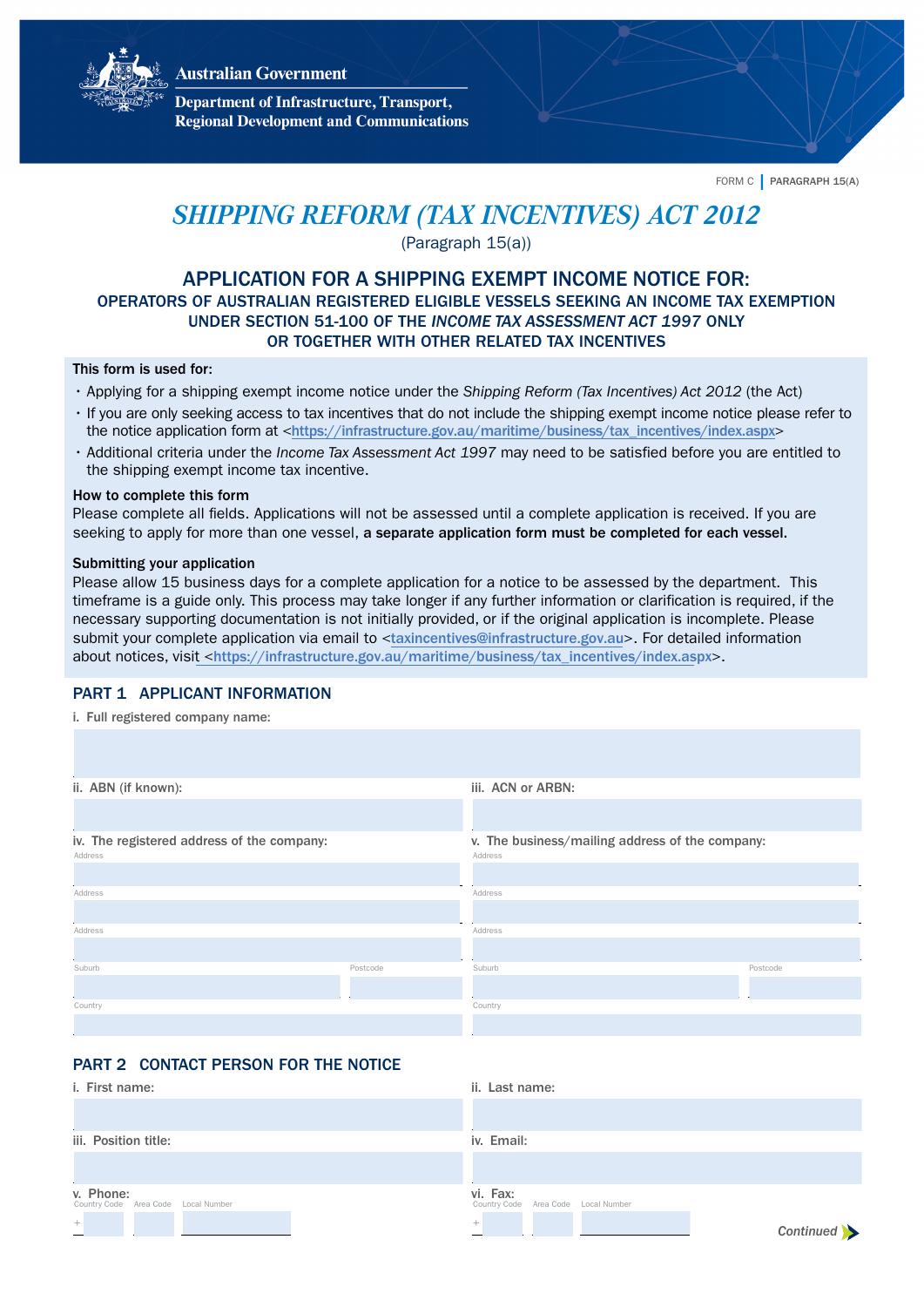## <span id="page-1-0"></span>PART 3 INFORMATION FOR TAX INCENTIVES

| i. Accounting period used by applicant for tax reporting purposes: ii. Accounting period sought for this notice: |  |  |
|------------------------------------------------------------------------------------------------------------------|--|--|
|                                                                                                                  |  |  |

|                        | iii. Tax incentive(s) which are being sought in relation to the vessel for this income year (please tick all that apply). |                     |                  |
|------------------------|---------------------------------------------------------------------------------------------------------------------------|---------------------|------------------|
| Shipping Exempt Income | Accelerated Depreciation                                                                                                  | Seafarer Tax Offset | Roll Over Relief |

iv. The application must be accompanied by a copy of the applicant's training plan and a document setting out the applicant's management arrangements. For more details of training and management requirements, refer to the *Shipping Reform (Tax Incentives) Act 2012* and the Shipping Reform (Tax Incentives) Regulation 2012.

# PART 4 VESSEL DETAILS

| i. Name of the vessel:            |         |                                            |  |
|-----------------------------------|---------|--------------------------------------------|--|
|                                   |         |                                            |  |
| ii. Australian Shipping Register: | General | International $\Box$                       |  |
| iii. Vessel IMO number:           |         | iv. Gross tonnage:                         |  |
|                                   |         | The application must be accompanied Tonnes |  |
|                                   |         | by a copy of the vessel's Australian       |  |
| v. Vessel type:                   |         | tonnage certificate                        |  |
|                                   |         |                                            |  |

#### vi. Description of how the vessel was used during each day for which the certificate is sought:

Summary of voyages undertaken to establish trading or operating pattern and the nature of cargo and passengers carried. Please attach additional information if insufficient space.

## PART 5 DECLARATION

I am authorised to make this application on behalf of the entity whose applicant information appears in Part 1 of this form.

|                                                                      |                                                             | 105.<br>IVU <sub>1</sub> |
|----------------------------------------------------------------------|-------------------------------------------------------------|--------------------------|
|                                                                      |                                                             |                          |
| I declare that all the information I have given is true and correct. |                                                             | Yes:<br>No:              |
|                                                                      |                                                             |                          |
| Signature:                                                           | Date:                                                       |                          |
|                                                                      |                                                             |                          |
| Print name:                                                          | Position held (for example, director, public officer, CFO): |                          |
|                                                                      |                                                             |                          |

*[Continued](#page-2-0)* 

Yes: No: